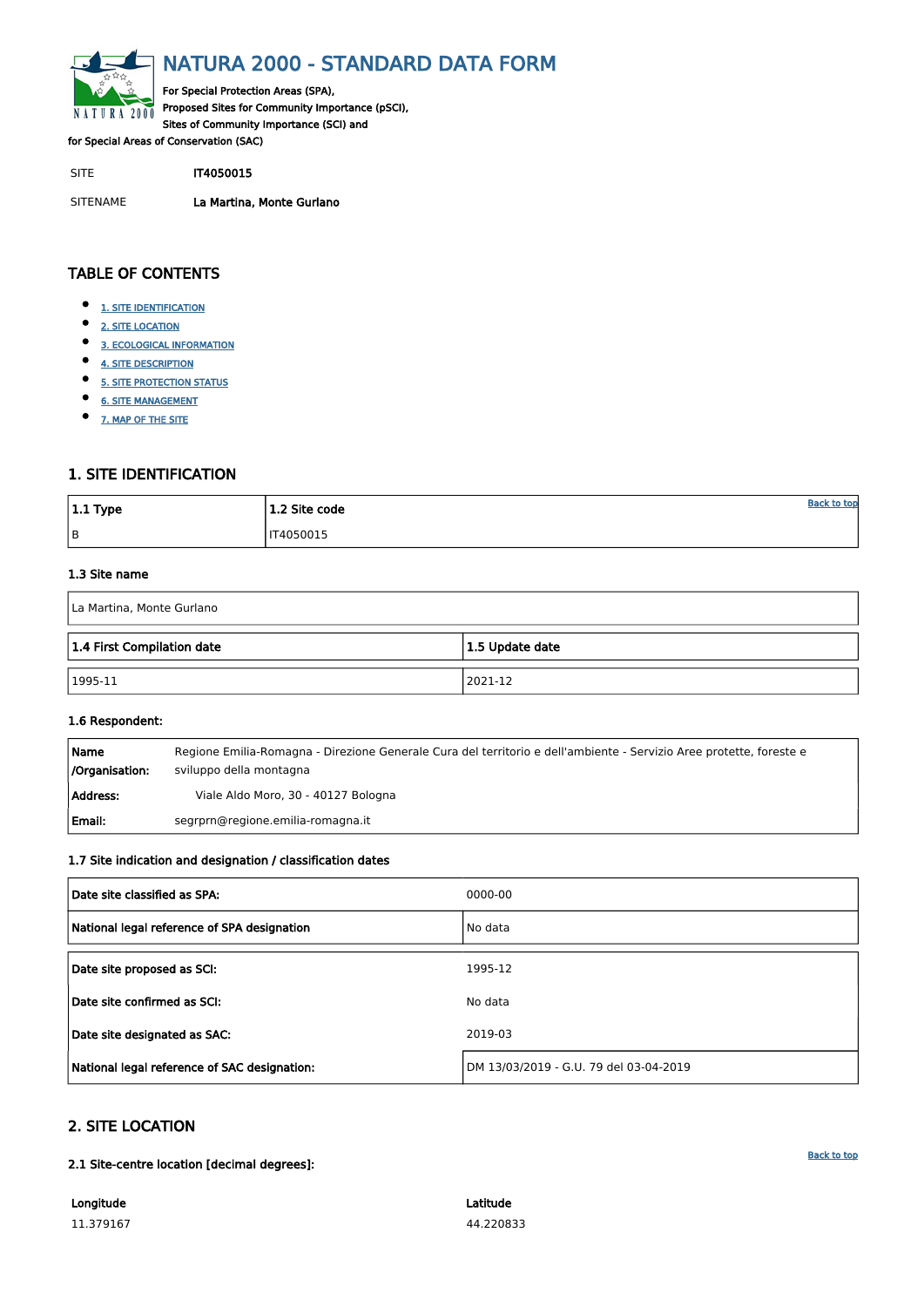$1107.0$  0.0

# 2.4 Sitelength [km]:

0.0

# 2.5 Administrative region code and name

| NUTS level 2 code | <b>Region Name</b> |
|-------------------|--------------------|
| ITD5              | Emilia-Romagna     |

# 2.6 Biogeographical Region(s)

Continental (100.0 %)

# <span id="page-1-0"></span>3. ECOLOGICAL INFORMATION

# 3.1 Habitat types present on the site and assessment for them

 $\bullet$ PF: for the habitat types that can have a non-priority as well as a priority form (6210, 7130, 9430) enter "X" in the column PF to indicate the priority form.

 $\bullet$ NP: in case that a habitat type no longer exists in the site enter: x (optional)

| <b>Annex I Habitat types</b> |    |           |            |                  |                 | Site assessment         |                         |                |              |  |  |  |  |
|------------------------------|----|-----------|------------|------------------|-----------------|-------------------------|-------------------------|----------------|--------------|--|--|--|--|
| Code                         | PF | <b>NP</b> | Cover [ha] | Cave<br>[number] | Data<br>quality | <b>A B C D</b>          | A B C                   |                |              |  |  |  |  |
|                              |    |           |            |                  |                 | Representativity        | <b>Relative Surface</b> | Conservation   | Global       |  |  |  |  |
| 3140 <sub>8</sub>            |    |           | 0.06       |                  | G               | $\sf B$                 | C                       | B              | B            |  |  |  |  |
| 3150 <sub>B</sub>            |    |           | 0.05       |                  | G               | B                       | $\mathsf C$             | $\mathsf B$    | B            |  |  |  |  |
| 3240 <sub>8</sub>            |    |           | 0.08       |                  | G               | $\sf B$                 | $\mathsf C$             | $\sf B$        | B            |  |  |  |  |
| 5130 <sub>0</sub>            |    |           | 45.96      |                  | G               | $\overline{\mathsf{A}}$ | $\mathsf C$             | $\sf B$        | B            |  |  |  |  |
| 6210 <sub>0</sub>            | X. |           | 25.25      |                  | G               | A                       | $\mathsf C$             | $\mathsf B$    | B            |  |  |  |  |
| 6410B                        |    |           | 0.02       |                  | G               | $\sf B$                 | $\mathsf C$             | B              | B            |  |  |  |  |
| 8210 <sub>8</sub>            |    |           | 1.0        |                  | P               | $\sf B$                 | $\mathsf C$             | $\mathsf{A}$   | Α            |  |  |  |  |
| 8220 <sub>8</sub>            |    |           | $1.0\,$    |                  | P               | B                       | $\mathsf C$             | $\overline{A}$ | A            |  |  |  |  |
| 8230 <sub>8</sub>            |    |           | 1.09       |                  | G               | $\sf B$                 | $\mathsf C$             | $\overline{A}$ | A            |  |  |  |  |
| 91AA <b>B</b>                |    |           | 7.33       |                  | G               | $\sf B$                 | $\mathsf C$             | $\sf B$        | B            |  |  |  |  |
| 9260 <sub>B</sub>            |    |           | 9.74       |                  | G               | $\overline{A}$          | $\mathsf C$             | B              | B            |  |  |  |  |
| 92A0 <sub>B</sub>            |    |           | 2.95       |                  | G               | $\overline{C}$          | $\mathsf C$             | B              | $\mathsf{C}$ |  |  |  |  |

- Cover: decimal values can be entered
- 
- Caves: for habitat types 8310, 8330 (caves) enter the number of caves if estimated surface is not available.  $\bullet$
- $\bullet$ Data quality:  $G = 'Good'$  (e.g. based on surveys);  $M = 'Modern'$  (e.g. based on partial data with some extrapolation);  $P = 'Poor'$  (e.g. rough estimation)

### 3.2 Species referred to in Article 4 of Directive 2009/147/EC and listed in Annex II of Directive 92/43/EEC and site evaluation for them

| <b>Species</b> |      |                                 |    |           | Population in the site |             |            | Site assessment |      |                       |                |       |      |      |
|----------------|------|---------------------------------|----|-----------|------------------------|-------------|------------|-----------------|------|-----------------------|----------------|-------|------|------|
| G              | Code | <b>Scientific Name</b>          | S. | <b>NP</b> |                        | <b>Size</b> |            |                 | Cat. | $\mathbf{D}$<br>qual. | <b>A B C D</b> | A B C |      |      |
|                |      |                                 |    |           |                        | Min         | <b>Max</b> |                 |      |                       | Pop.           | Con.  | Iso. | Glo. |
| B              | A255 | <b>Anthus campestris</b>        |    |           |                        |             |            |                 | С    | DD                    | C              | C     | C    | B    |
| M              | 1308 | <b>Barbastella barbastellus</b> |    |           | р                      |             |            |                 | P    | DD                    | ┌<br>◡         | B     | ◡    | B    |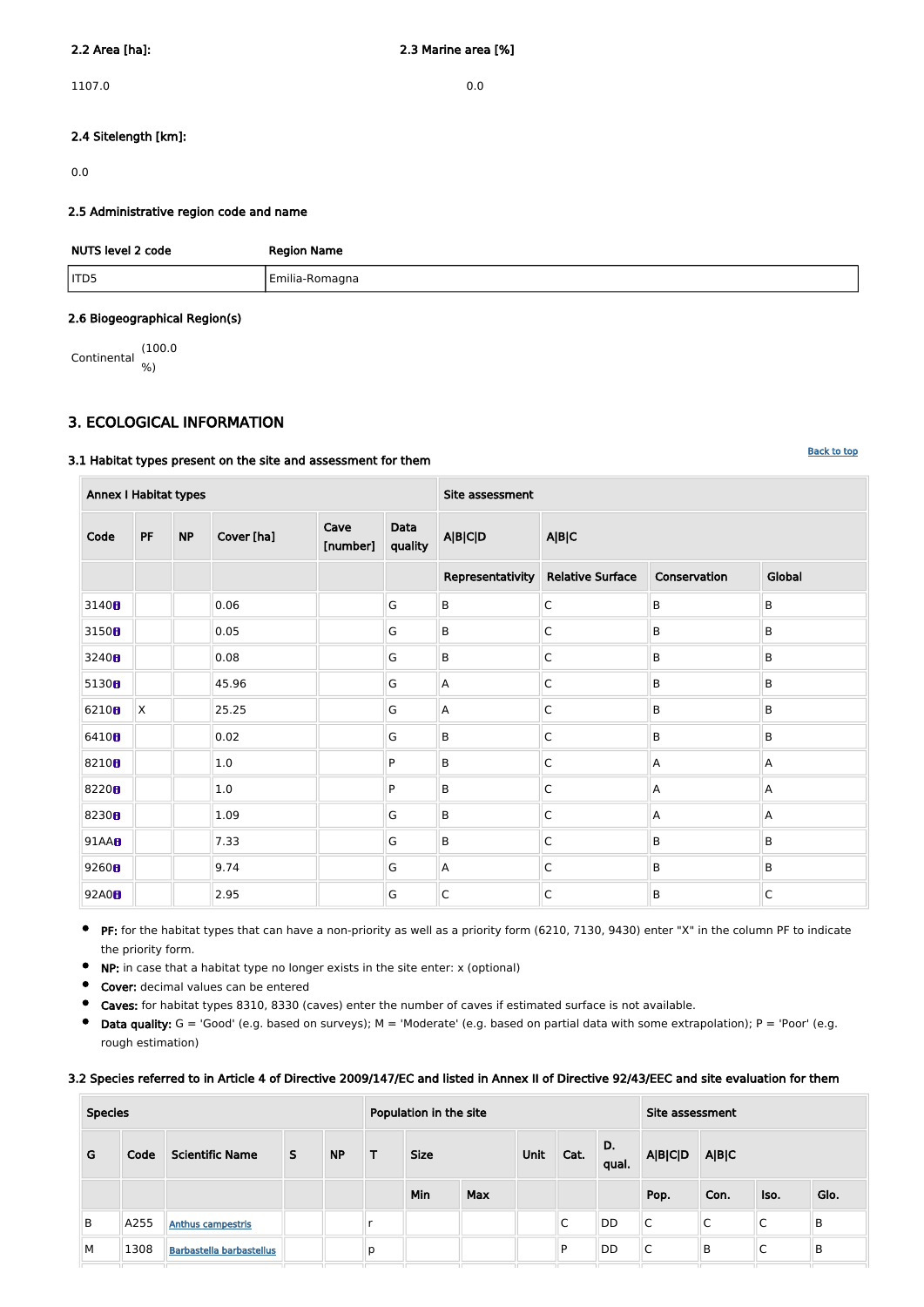| $\mathsf F$ | 1137 | <b>Barbus plebejus</b>              | p            |  | $\mathsf{C}$ | <b>DD</b> | $\mathsf{C}$ | B              | $\overline{\mathsf{C}}$ | B            |
|-------------|------|-------------------------------------|--------------|--|--------------|-----------|--------------|----------------|-------------------------|--------------|
| A           | 5357 | <b>Bombina pachipus</b>             | р            |  | $\mathsf{R}$ | DD        | $\mathsf{C}$ | B              | $\overline{\mathsf{C}}$ | B            |
| М           | 1352 | <b>Canis lupus</b>                  | р            |  | $\mathsf{R}$ | DD        | $\mathsf{C}$ | B              | $\overline{\mathsf{C}}$ | B            |
| B           | A224 | Caprimulgus europaeus               | $\mathsf{r}$ |  | $\mathsf{C}$ | DD        | $\mathsf{C}$ | $\overline{C}$ | $\overline{\mathsf{C}}$ | B            |
|             | 1088 | Cerambyx cerdo                      | р            |  | P            | DD        | $\mathsf{C}$ | $\sf B$        | $\overline{\mathsf{C}}$ | C            |
| B           | A080 | <b>Circaetus gallicus</b>           | $\mathsf C$  |  | P            | DD        | $\mathsf C$  | $\mathsf C$    | $\overline{\mathsf{C}}$ | B            |
| B           | A084 | <b>Circus pygargus</b>              | $\mathsf{r}$ |  | P            | DD        | $\mathsf{C}$ | $\mathsf C$    | $\overline{\mathsf{C}}$ | C            |
| F           | 5304 | <b>Cobitis bilineata</b>            | p            |  | $\mathsf{R}$ | DD        | $\mathsf C$  | $\mathsf C$    | $\overline{\mathsf{C}}$ | $\mathsf C$  |
| B           | A212 | <b>Cuculus canorus</b>              | $\mathsf{r}$ |  | P            | DD        | $\mathsf{C}$ | B              | $\overline{\mathsf{C}}$ | $\mathsf C$  |
| B           | A379 | Emberiza hortulana                  | $\mathsf{r}$ |  | P            | DD        | $\mathsf{C}$ | B              | $\overline{\mathsf{C}}$ | $\mathsf C$  |
|             | 6199 | Euplagia<br>quadripunctaria         | p            |  | P            | DD        | $\mathsf{C}$ | B              | $\overline{\mathsf{C}}$ | C            |
| B           | A233 | <b>Jynx torquilla</b>               | $\mathsf{r}$ |  | P            | DD        | $\mathsf{C}$ | B              | $\overline{\mathsf{C}}$ | $\mathsf C$  |
| B           | A338 | Lanius collurio                     | $\mathsf{r}$ |  | $\mathsf C$  | DD        | $\mathsf C$  | $\mathsf C$    | $\overline{\mathsf{C}}$ | $\mathsf C$  |
|             | 1083 | <b>Lucanus cervus</b>               | р            |  | P            | DD        | $\mathsf C$  | B              | $\overline{\mathsf{C}}$ | $\mathsf C$  |
| B           | A246 | Lullula arborea                     | р            |  | $\mathsf C$  | DD        | $\mathsf C$  | B              | $\overline{\mathsf{C}}$ | B            |
| B           | A072 | Pernis apivorus                     | r            |  | $\mathsf C$  | DD        | $\mathsf C$  | $\overline{C}$ | $\overline{\mathsf{C}}$ | B            |
| B           | A274 | <b>Phoenicurus</b><br>phoenicurus   | $\mathsf{r}$ |  | ${\sf P}$    | DD        | $\mathsf{C}$ | B              | $\overline{\mathsf{C}}$ | $\mathsf C$  |
| F           | 5962 | Protochondrostoma<br>genei          | p            |  | $\mathsf{R}$ | DD        | $\mathsf C$  | B              | $\overline{\mathsf{C}}$ | $\sf B$      |
| M           | 1304 | <b>Rhinolophus</b><br>ferrumequinum | р            |  | ${\sf P}$    | DD        | $\mathsf C$  | $\sf B$        | $\overline{\mathsf{C}}$ | B            |
| М           | 1303 | <b>Rhinolophus</b><br>hipposideros  | p            |  | P            | <b>DD</b> | $\mathsf C$  | $\sf B$        | $\overline{\mathsf{C}}$ | B            |
| $\sf B$     | A311 | Sylvia atricapilla                  | $\mathsf{r}$ |  | P            | DD        | $\mathsf C$  | B              | $\overline{\mathsf{C}}$ | $\mathsf{C}$ |
| F           | 5331 | <b>Telestes muticellus</b>          | p            |  | V            | DD        | $\mathsf C$  | B              | $\overline{\mathsf{C}}$ | B            |
| A           | 1167 | <b>Triturus carnifex</b>            | р            |  | P            | DD        | $\mathsf{C}$ | B              | $\overline{\mathsf{C}}$ | C            |
| B           | A232 | Upupa epops                         | r            |  | P            | DD        | $\mathsf{C}$ | B              | $\overline{\mathsf{C}}$ | $\mathsf{C}$ |

Group:  $A =$  Amphibians,  $B =$  Birds,  $F =$  Fish, I = Invertebrates, M = Mammals, P = Plants, R = Reptiles  $\bullet$ 

- $\bullet$ S: in case that the data on species are sensitive and therefore have to be blocked for any public access enter: yes
- $\bullet$ NP: in case that a species is no longer present in the site enter: x (optional)
- Type:  $p =$  permanent,  $r =$  reproducing,  $c =$  concentration,  $w =$  wintering (for plant and non-migratory species use permanent)  $\bullet$
- $\bullet$ Unit:  $i =$  individuals,  $p =$  pairs or other units according to the Standard list of population units and codes in accordance with Article 12 and 17 reporting (see [reference portal](http://bd.eionet.europa.eu/activities/Natura_2000/reference_portal))
- Abundance categories (Cat.):  $C =$  common,  $R =$  rare,  $V =$  very rare,  $P =$  present to fill if data are deficient (DD) or in addition to population size information
- Data quality:  $G = 'Good'$  (e.g. based on surveys);  $M = 'Modern'$  (e.g. based on partial data with some extrapolation);  $P = 'Poor'$  (e.g.  $\bullet$ rough estimation); VP = 'Very poor' (use this category only, if not even a rough estimation of the population size can be made, in this case the fields for population size can remain empty, but the field "Abundance categories" has to be filled in)

### 3.3 Other important species of flora and fauna (optional)

| <b>Species</b> |             |                                  |   | Population in the site |             |            |      | Motivation     |                         |              |                  |             |              |   |  |
|----------------|-------------|----------------------------------|---|------------------------|-------------|------------|------|----------------|-------------------------|--------------|------------------|-------------|--------------|---|--|
| Group          | <b>CODE</b> | <b>Scientific Name</b>           | S | <b>NP</b>              | <b>Size</b> |            | Unit | Cat.           | <b>Species</b><br>Annex |              | Other categories |             |              |   |  |
|                |             |                                  |   |                        | Min         | <b>Max</b> |      | <b>C R V P</b> | IV                      | $\mathsf{V}$ | $\mathsf{A}$     | $\mathbf B$ | $\mathsf{C}$ | D |  |
| P              |             | <b>Anacamptis</b><br>pyramidalis |   |                        |             |            |      | P              |                         |              |                  |             | X            |   |  |
|                |             | Carabus alysidotus               |   |                        |             |            |      | P              |                         |              | X                |             |              |   |  |
|                |             | Catocala fraxini                 |   |                        |             |            |      | P              |                         |              |                  |             |              | X |  |
| $\mathsf{R}$   | 2437        | <b>Chalcides chalcides</b>       |   |                        |             |            |      | P              |                         |              |                  |             | X            |   |  |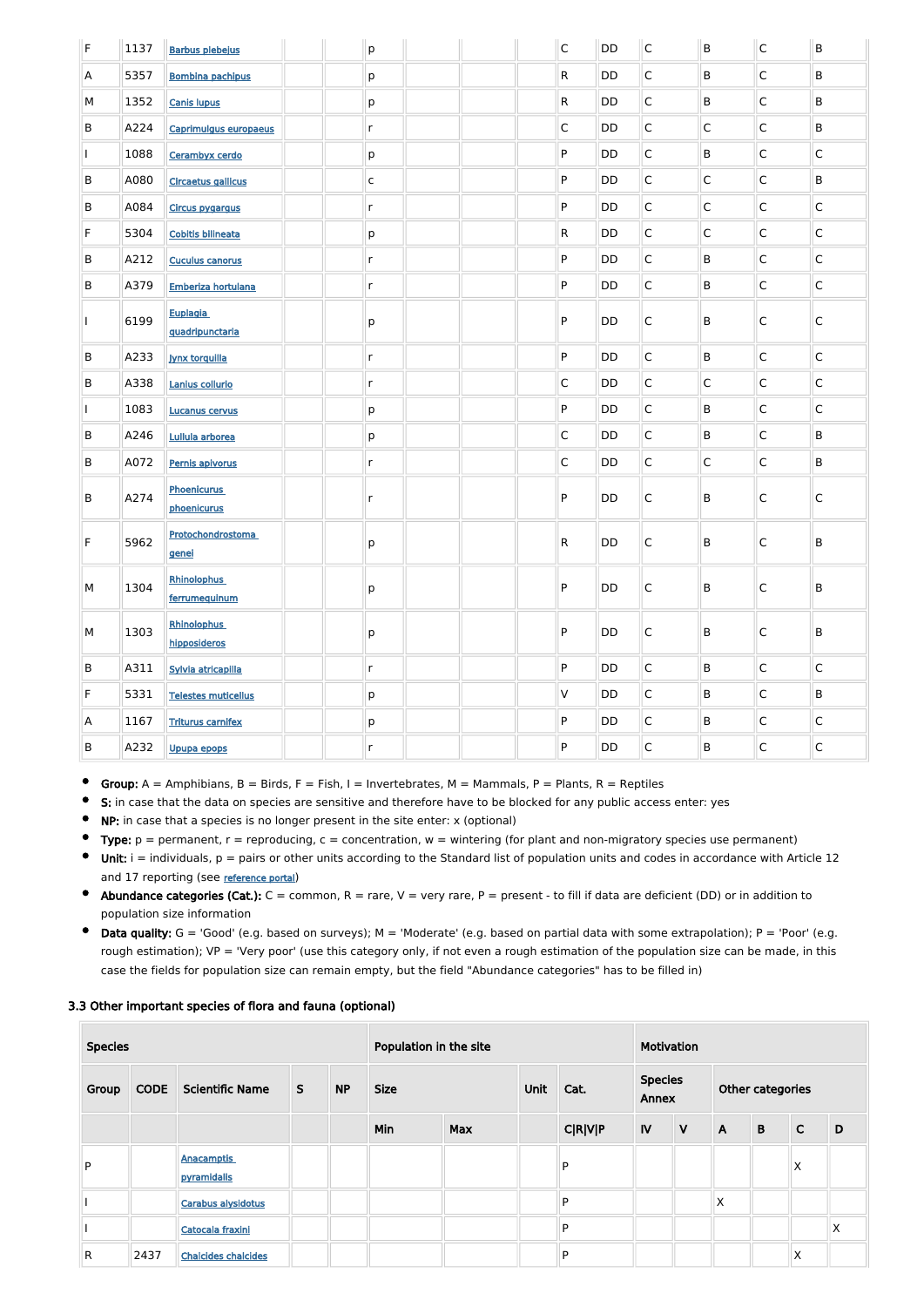٦

| $\mathbf{I}$            |      | <b>Coenagrion pulchellum</b>  |  |  | ${\sf P}$ |                           |                           |              |              | $\mathsf{X}$ |
|-------------------------|------|-------------------------------|--|--|-----------|---------------------------|---------------------------|--------------|--------------|--------------|
| $\mathsf{R}$            | 1281 | Elaphe longissima             |  |  | ${\sf P}$ | $\mathsf{X}$              |                           |              |              |              |
| M                       | 1327 | <b>Eptesicus serotinus</b>    |  |  | р         | $\mathsf X$               |                           |              |              |              |
| $\overline{\mathsf{R}}$ | 5670 | <b>Hierophis viridiflavus</b> |  |  | ${\sf P}$ | $\mathsf X$               |                           |              |              |              |
| M                       | 5365 | <b>Hypsugo savii</b>          |  |  | ${\sf P}$ | $\mathsf X$               |                           |              |              |              |
| $\overline{\mathsf{R}}$ | 5179 | Lacerta bilineata             |  |  | ${\sf P}$ | $\mathsf X$               |                           |              |              |              |
| $\mathsf{A}$            |      | <b>Lissotriton vulgaris</b>   |  |  | ${\sf P}$ |                           |                           | $\mathsf X$  |              |              |
| ${\sf M}$               | 1314 | <b>Myotis daubentonii</b>     |  |  | ${\sf P}$ | $\boldsymbol{\mathsf{X}}$ |                           |              |              |              |
| M                       | 1312 | <b>Nyctalus noctula</b>       |  |  | ${\sf P}$ | $\mathsf X$               |                           |              |              |              |
| ${\sf P}$               |      | Ononis masquillierii          |  |  | ${\sf P}$ |                           |                           |              | $\mathsf{X}$ |              |
| M                       | 5775 | Ovis aries                    |  |  | ${\sf P}$ |                           |                           |              |              | $\mathsf{X}$ |
| $\mathsf{A}$            | 6976 | Pelophylax esculentus         |  |  | ${\sf P}$ |                           | $\boldsymbol{\mathsf{X}}$ |              |              |              |
| ${\sf M}$               | 2016 | Pipistrellus kuhlii           |  |  | ${\sf P}$ | $\mathsf X$               |                           |              |              |              |
| ${\sf M}$               | 1309 | Pipistrellus pipistrellus     |  |  | ${\sf P}$ | $\mathsf X$               |                           |              |              |              |
| $\overline{\mathsf{R}}$ | 1256 | <b>Podarcis muralis</b>       |  |  | ${\sf P}$ | $\mathsf X$               |                           |              |              |              |
| A                       | 1209 | Rana dalmatina                |  |  | ${\sf P}$ | $\boldsymbol{\mathsf{X}}$ |                           |              |              |              |
| $\mathsf{A}$            | 1206 | Rana italica                  |  |  | ${\sf P}$ | $\boldsymbol{\mathsf{X}}$ |                           |              |              |              |
| $\overline{\mathsf{A}}$ | 1185 | <b>Speleomantes italicus</b>  |  |  | ${\sf P}$ |                           |                           | $\mathsf{X}$ |              |              |
| $\mathbf{I}$            |      | <b>Stomis bucciarellii</b>    |  |  | ${\sf P}$ |                           |                           |              |              | $\mathsf{X}$ |
| M                       | 1333 | <b>Tadarida teniotis</b>      |  |  | ${\sf P}$ | $\boldsymbol{\mathsf{X}}$ |                           |              |              |              |
| A                       | 2353 | <b>Triturus alpestris</b>     |  |  | ${\sf P}$ |                           |                           | $\mathsf X$  |              |              |

- $\bullet$ Group:  $A =$  Amphibians,  $B =$  Birds,  $F =$  Fish,  $Fu =$  Fungi,  $I =$  Invertebrates,  $L =$  Lichens,  $M =$  Mammals,  $P =$  Plants,  $R =$  Reptiles
- $\bullet$ CODE: for Birds, Annex IV and V species the code as provided in the reference portal should be used in addition to the scientific name
- $\bullet$ S: in case that the data on species are sensitive and therefore have to be blocked for any public access enter: yes
- $\bullet$ NP: in case that a species is no longer present in the site enter: x (optional)
- $\bullet$ Unit:  $i =$  individuals,  $p =$  pairs or other units according to the standard list of population units and codes in accordance with Article 12 and 17 reporting, (see [reference portal](http://bd.eionet.europa.eu/activities/Natura_2000/reference_portal))
- $\bullet$ **Cat.:** Abundance categories:  $C =$  common,  $R =$  rare,  $V =$  very rare,  $P =$  present
- $\bullet$ Motivation categories: IV, V: Annex Species (Habitats Directive), A: National Red List data; B: Endemics; C: International Conventions; D: other reasons

# <span id="page-3-0"></span>4. SITE DESCRIPTION

### 4.1 General site character

Ē

| <b>Habitat class</b>       | % Cover |
|----------------------------|---------|
| N20                        | 1.0     |
| N10                        | 8.0     |
| N16                        | 44.0    |
| N12                        | 2.0     |
| N22                        | 7.0     |
| N14                        | 10.0    |
| N23                        | $1.0\,$ |
| N06                        | $1.0\,$ |
| N <sub>09</sub>            | 8.0     |
| N17                        | 4.0     |
| <b>N08</b>                 | 14.0    |
| <b>Total Habitat Cover</b> | 100     |

### Other Site Characteristics

 $\sqrt{ }$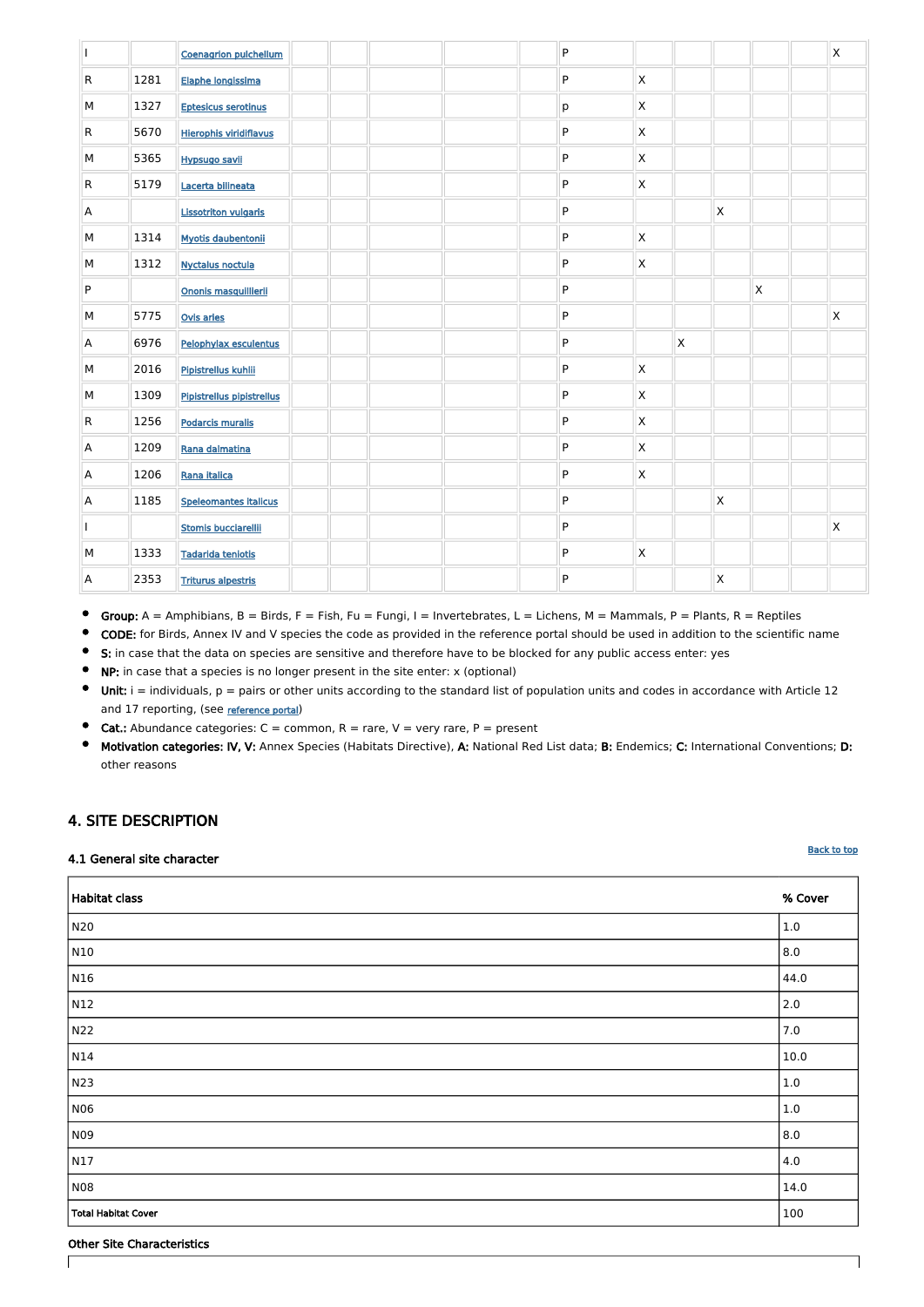| Positive Impacts |             |            |          |  |
|------------------|-------------|------------|----------|--|
|                  | Activities, | Pollution  | linside  |  |
| Rank             | management  | (optional) | /outside |  |
|                  | [[code]     | [[code]    | [i o b]  |  |

Rank:  $H = high$ ,  $M = medium$ ,  $L = low$ 

Pollution:  $N =$  Nitrogen input, P = Phosphor/Phosphate input, A = Acid input/acidification,

 $T =$  toxic inorganic chemicals,  $O =$  toxic organic chemicals,  $X =$  Mixed pollutions

 $i =$  inside,  $o =$  outside,  $b =$  both

| Negative Impacts |                                    |                                   |                           |  |
|------------------|------------------------------------|-----------------------------------|---------------------------|--|
| Rank             | Threats and<br>pressures<br>[code] | Pollution<br>(optional)<br>[code] | inside/outside<br>[i o b] |  |
|                  | D <sub>05</sub>                    |                                   | o                         |  |
|                  | F02                                |                                   |                           |  |
| lм               | G08                                |                                   |                           |  |

Area caratterizzata dalla presenza di due affioramenti ofiolitici, calanchi su argille scagliose e zone umide. L'habitat 6210 è da considerarsi prioritario.

### 4.2 Quality and importance

Specie animali: Chalcides chalcides, entità olomediterranea, in regione legata ad ambienti costieri e del Contrafforte Pliocenico che presentano caratteristiche bioclimatiche e vegtazionali di tipo mediterraneo. Scarse conoscenze sulle distribuzione ed ecologia di popolazione. Distribuzione frammentaria.Catocala fraxini, sebbene diffusa su un ampio areale la specie non è frequente anche perchè molto ricercata dai collezionisti. Si sviluppa su Pioppi, oltre che su Frassino e altre latifoglie, ma in Italia sembra mal tollerare le estese e profonde trasformazioni agricolturali della pianura ed ha pertanto popolazioni molto localizzate, generalmente nell'orizzonte sub-montano.

### 4.3 Threats, pressures and activities with impacts on the site

| 'es                          | Name: Piani di Gestione del sito IT4050015 - La Martina, Monte Gurlano<br>Link: http://ambiente.regione.emilia-romagna.it/it/parchi-natura2000/rete-natura-2000/strumenti-di-gestione/misure-specifiche-di-conservazione-piani-<br>di-gestione/elenco-documenti-approvati-per-sito-piani-di-gestione |
|------------------------------|------------------------------------------------------------------------------------------------------------------------------------------------------------------------------------------------------------------------------------------------------------------------------------------------------|
| No, but in preparation<br>Nο |                                                                                                                                                                                                                                                                                                      |

The most important impacts and activities with high effect on the site

# 4.4 Ownership (optional)

# <span id="page-4-0"></span>4.5 Documentation

# 5. SITE PROTECTION STATUS (optional)

# 5.1 Designation types at national and regional level:

| Code             | Cover [%] | Code | Cover [%] | Code | Cover [%] |
|------------------|-----------|------|-----------|------|-----------|
| IT <sub>13</sub> | 100.0     |      |           |      |           |
|                  |           |      |           |      |           |

# 5.2 Relation of the described site with other sites:

<span id="page-4-1"></span>5.3 Site designation (optional)

# 6. SITE MANAGEMENT

# 6.1 Body(ies) responsible for the site management:

| Organisation: | <b>ENTE GESTORE: Regione Emilia-Romagna</b>                                                                                                                    |
|---------------|----------------------------------------------------------------------------------------------------------------------------------------------------------------|
| Address:      | recapiti ed email consultabili sul web: http://ambiente.regione.emilia-romagna.it/it/parchi-natura2000<br>/consultazione/enti-di-gestione/enti-gestione-parchi |
| Email:        |                                                                                                                                                                |

#### 6.2 Management Plan(s):

An actual management plan does exist:

#### 6.3 Conservation measures (optional)

Le Misure Specifiche di Conservazione sono consultabili alla pagina web del sito: http://ambiente.regione.emilia-romagna.it/it/parchinatura2000/rete-natura-2000/siti/it4050015